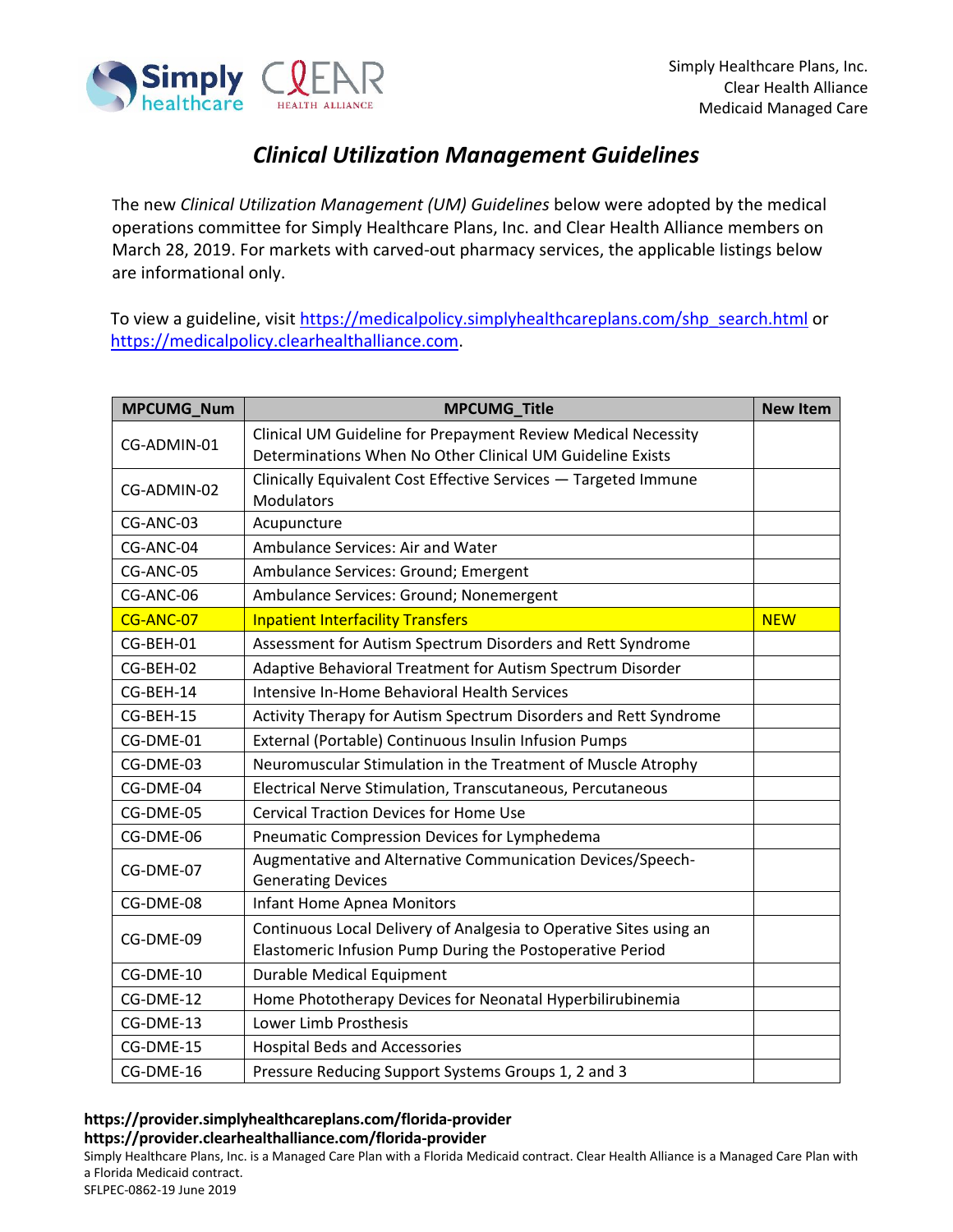| CG-DME-18  | Home Oxygen Therapy                                                            |  |
|------------|--------------------------------------------------------------------------------|--|
| CG-DME-19  | Therapeutic Shoes, Inserts or Modifications for Individuals with               |  |
|            | <b>Diabetes</b>                                                                |  |
| CG-DME-20  | Orthopedic Footwear                                                            |  |
| CG-DME-21  | External Infusion Pumps for the Administration of Drugs in the Home            |  |
|            | or Residential Care Settings                                                   |  |
| CG-DME-22  | Ankle-Foot and Knee-Ankle-Foot Orthotics (Braces)                              |  |
| CG-DME-23  | Lifting Devices for Use in the Home                                            |  |
| CG-DME-24  | Wheeled Mobility Devices: Manual Wheelchairs - Standard, Heavy                 |  |
|            | Duty and Lightweight                                                           |  |
| CG-DME-25  | Seat Lift Mechanisms                                                           |  |
| CG-DME-26  | Back-Up Ventilators in the Home Setting                                        |  |
| CG-DME-30  | Prothrombin Time Self-Monitoring Devices                                       |  |
| CG-DME-31  | Wheeled Mobility Devices: Wheelchairs - Powered, Motorized, With               |  |
|            | or Without Power Seating Systems, and Power Operated Vehicles                  |  |
| CG-DME-33  | Wheeled Mobility Devices: Manual Wheelchairs - Ultra Lightweight               |  |
| CG-DME-34  | Wheeled Mobility Devices: Wheelchair Accessories                               |  |
| CG-DME-35  | <b>Breastfeeding Pumps</b>                                                     |  |
| CG-DME-36  | <b>Pediatric Gait Trainers</b>                                                 |  |
| CG-DME-37  | Air Conduction Hearing Aids                                                    |  |
| CG-DME-38  | <b>Continuous Interstitial Glucose Monitoring</b>                              |  |
| CG-DME-39  | Dynamic Low-Load Prolonged-Duration Stretch                                    |  |
| CG-DME-41  | Ultraviolet Light Therapy Delivery Devices for Home Use                        |  |
| CG-DME-42  | Nonimplantable Insulin Infusion and Blood Glucose Monitoring                   |  |
|            | <b>Devices</b>                                                                 |  |
| CG-DME-43  | High Frequency Chest Compression Devices for Airway Clearance                  |  |
| CG-DME-44  | <b>Electric Tumor Treatment Field (TTF)</b>                                    |  |
| CG-DME-45  | <b>Ultrasound Bone Growth Stimulation</b>                                      |  |
| CG-DME-46  | Pneumatic Compression Devices for Prevention of Deep Vein                      |  |
|            | Thrombosis of the Lower Limbs                                                  |  |
| CG-DRUG-01 | Off-Label Drug and Approved Orphan Drug Use                                    |  |
| CG-DRUG-03 | Beta Interferons and Glatiramer Acetate for Treatment of Multiple<br>Sclerosis |  |
|            | Use of Low Molecular Weight Heparin Therapy, Fondaparinux                      |  |
| CG-DRUG-04 | (Arixtra®), and Direct Thrombin Inhibitors in the Outpatient Setting           |  |
| CG-DRUG-05 | Recombinant Erythropoietin Products                                            |  |
| CG-DRUG-08 | Enzyme Replacement Therapy for Gaucher Disease                                 |  |
| CG-DRUG-09 | Immune Globulin Therapy                                                        |  |
| CG-DRUG-11 | <b>Infertility Drugs</b>                                                       |  |
|            | Dihydroergotamine Mesylate (DHE) Injection for the Treatment of                |  |
| CG-DRUG-14 | Migraine or Cluster Headaches in Adults                                        |  |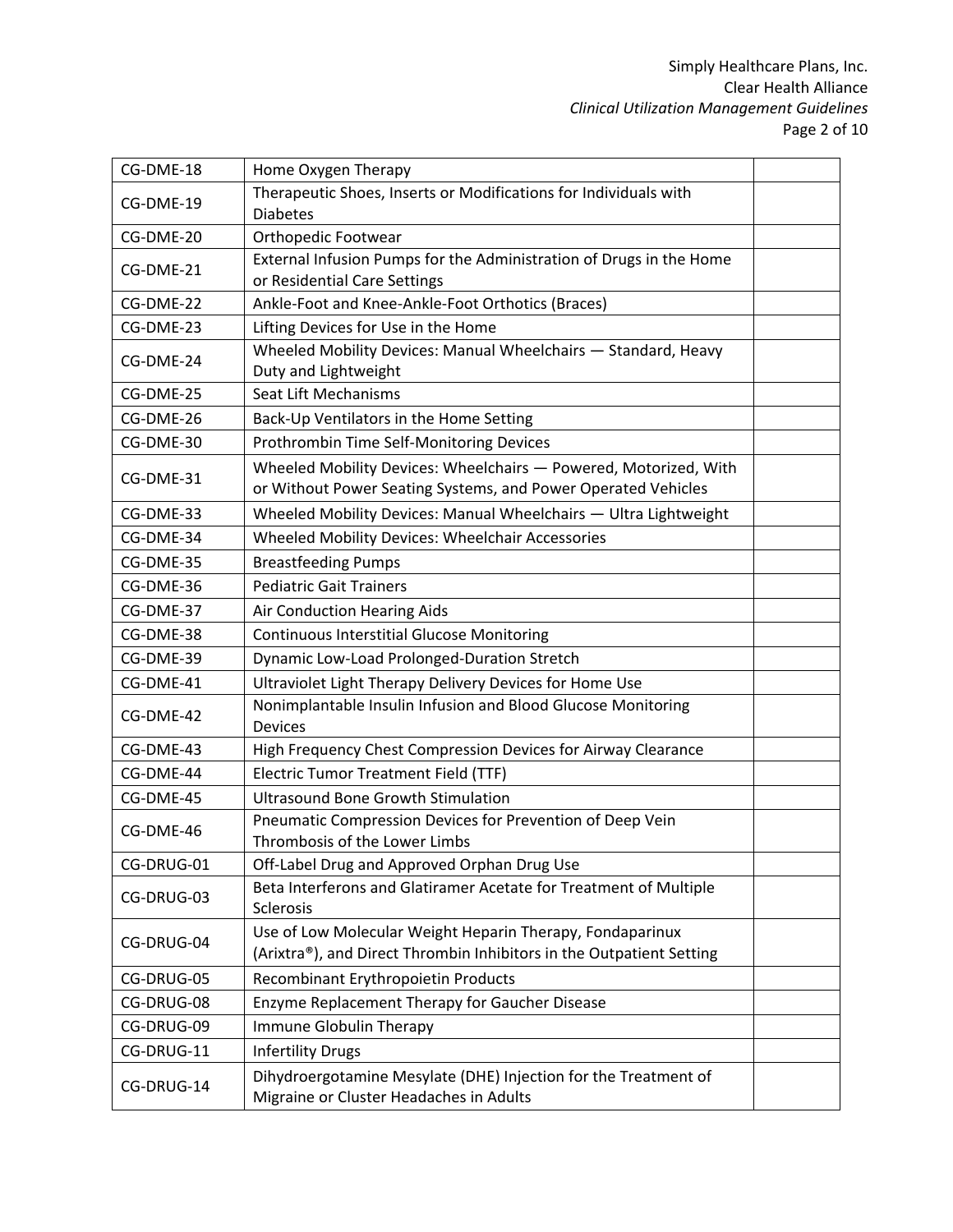| CG-DRUG-16 | White Blood Cell Growth Factors                                    |  |
|------------|--------------------------------------------------------------------|--|
| CG-DRUG-18 | Nesiritide (Natrecro <sup>®</sup> )                                |  |
|            | Progesterone Therapy as a Technique to Prevent Preterm Delivery in |  |
| CG-DRUG-19 | High-Risk Women                                                    |  |
| CG-DRUG-20 | Enfuviritide (Fuzeon)                                              |  |
| CG-DRUG-21 | Naltrexone (Vivitrol®) Injections for the Treatment of Alcohol and |  |
|            | Opioid Dependence                                                  |  |
| CG-DRUG-24 | Repository Corticotropin Injection (H.P. Acthar® Gel)              |  |
| CG-DRUG-27 | Clostridial Collagenase Histolyticum Injection                     |  |
| CG-DRUG-28 | Alglucosidase alfa (Lumizyme®, Myozyme®)                           |  |
| CG-DRUG-29 | Hyaluronan Injections                                              |  |
| CG-DRUG-33 | Palonosetron (Aloxi®)                                              |  |
| CG-DRUG-34 | Docetaxel (Docefrez™, Taxotere®)                                   |  |
| CG-DRUG-38 | Pemetrexed Disodium (Alimta®)                                      |  |
| CG-DRUG-40 | Bortezomib (Velcade®)                                              |  |
| CG-DRUG-41 | Zoledronic acid                                                    |  |
| CG-DRUG-42 | Asparagine Specific Enzymes (Asparaginase)                         |  |
| CG-DRUG-43 | Natalizumab (Tysabri®)                                             |  |
| CG-DRUG-44 | Pegloticase (Krystexxa®)                                           |  |
| CG-DRUG-45 | Octreotide acetate (Sandostatin®; Sandostatin® LAR Depot)          |  |
| CG-DRUG-46 | Fosaprepitant (Emend®)                                             |  |
| CG-DRUG-48 | Azacitidine (Vidaza®)                                              |  |
| CG-DRUG-49 | Doxorubicin Hydrochloride Liposome Injection                       |  |
| CG-DRUG-50 | Paclitaxel, protein-bound (Abraxane®)                              |  |
| CG-DRUG-51 | Romidepsin (Istodax®)                                              |  |
| CG-DRUG-52 | Temsirolimus (Torisel®)                                            |  |
| CG-DRUG-53 | Drug Dosage, Frequency, and Route of Administration                |  |
| CG-DRUG-54 | Agalsidase beta (Fabrazyme®)                                       |  |
| CG-DRUG-55 | Elosulfase alfa (Vimizim®)                                         |  |
| CG-DRUG-56 | Galsulfase (Naglazyme®)                                            |  |
| CG-DRUG-57 | Idurasufase (Elaprase®)                                            |  |
| CG-DRUG-58 | Laronidase (Aldurazyme®)                                           |  |
| CG-DRUG-59 | Testosterone, Injectable                                           |  |
|            | Gonadotropin Releasing Hormone Analogs for the Treatment of        |  |
| CG-DRUG-60 | <b>Oncologic Indications</b>                                       |  |
| CG-DRUG-61 | Gonadotropin Releasing Hormone Analogs for the Treatment of        |  |
|            | Nononcologic Indications                                           |  |
| CG-DRUG-62 | Fulvestrant (FASLODEX®)                                            |  |
| CG-DRUG-63 | Levoleucovorin Products                                            |  |
| CG-DRUG-64 | FDA-Approved Biosimilar Products                                   |  |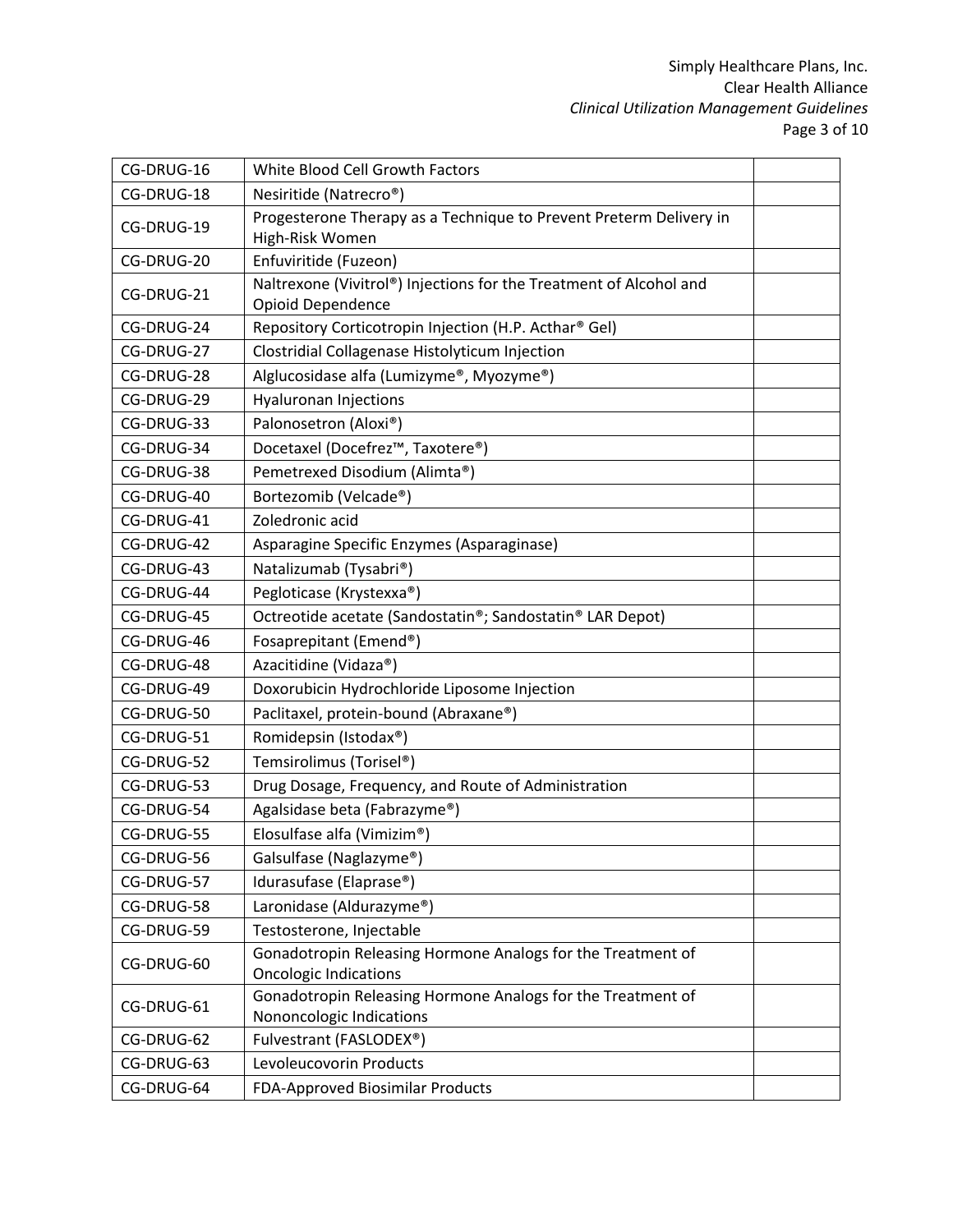| CG-DRUG-65  | <b>Tumor Necrosis Factor Antagonists</b>                              |  |
|-------------|-----------------------------------------------------------------------|--|
| CG-DRUG-66  | Panitumumab (Vectibix®)                                               |  |
| CG-DRUG-67  | Cetuximab (Erbitux®)                                                  |  |
| CG-DRUG-68  | Bevacizumab (Avastin®) for Non-Ophthalmologic Indications             |  |
| CG-DRUG-69  | Ustekinumab (Stelera®)                                                |  |
| CG-DRUG-70  | Eribulin mesylate (Halaven®)                                          |  |
| CG-DRUG-71  | Ziv-aflibercept (Zaltrap®)                                            |  |
| CG-DRUG-72  | Pertuzumab (Perjeta®)                                                 |  |
| CG-DRUG-73  | Denosumab (Prolia®, Xgeva®)                                           |  |
| CG-DRUG-74  | Canakinumab (Ilaris®)                                                 |  |
| CG-DRUG-75  | Romiplostim (Nplate®)                                                 |  |
| CG-DRUG-76  | Plerixafor Injection (MozobilTM)                                      |  |
| CG-DRUG-77  | Radium Ra 223 Dichloride (Xofigo <sup>®</sup> )                       |  |
| CG-DRUG-78  | Antihemophilic Factors and Clotting Factors                           |  |
| CG-DRUG-79  | Siltuximab (Sylvant®)                                                 |  |
| CG-DRUG-80  | Cabazitaxel (Jevtana®)                                                |  |
| CG-DRUG-81  | Tocilizumab (Actemra®)                                                |  |
| CG-DRUG-82  | Prostacyclin Infusion Therapy and Inhalation Therapy for Treatment of |  |
|             | <b>Pulmonary Arterial Hypertension</b>                                |  |
| CG-DRUG-83  | Growth Hormone                                                        |  |
| CG-DRUG-84  | Belimumab (Benlysta®)                                                 |  |
| CG-DRUG-85  | Tesamorelin (Egrifta®)                                                |  |
| CG-DRUG-86  | Ocriplasmin (Jetrea®) Intravitreal Injection Treatment                |  |
| CG-DRUG-87  | Vedolizumab (Entyvio®)                                                |  |
| CG-DRUG-88  | Dupilumab (Dupixent®)                                                 |  |
| CG-DRUG-89  | Implantable and Extended-Release Buprenorphine-Containing<br>Products |  |
| CG-DRUG-90  | <b>Intravitreal Treatment for Retinal Vascular Conditions</b>         |  |
| CG-DRUG-91  | Intravitreal Corticosteroid Implants                                  |  |
| CG-DRUG-92  | Alpha-1 Proteinase Inhibitor Therapy                                  |  |
| CG-DRUG-93  | Sarilumab (Kevzara®)                                                  |  |
| CG-DRUG-94  | Rituximab (Rituxan®) for Non-Oncologic Indications                    |  |
| CG-DRUG-95  | Belatacept (Nulojix®)                                                 |  |
| CG-DRUG-96  | Ado-trastuzumab emtansine (Kadcla®)                                   |  |
| CG-DRUG-97  | Rilonacept (Arcalyst <sup>®</sup> )                                   |  |
| CG-DRUG-98  | Bendamustine Hydrochloride                                            |  |
| CG-DRUG-99  | Elotuzumab (EmplicitiTM)                                              |  |
| CG-DRUG-100 | Interferon gamma-1b (Actimmune®)                                      |  |
| CG-DRUG-101 | Ixabepilone (Ixempra®)                                                |  |
| CG-DRUG-102 | Olaratumab (Lartruvo <sup>™</sup> )                                   |  |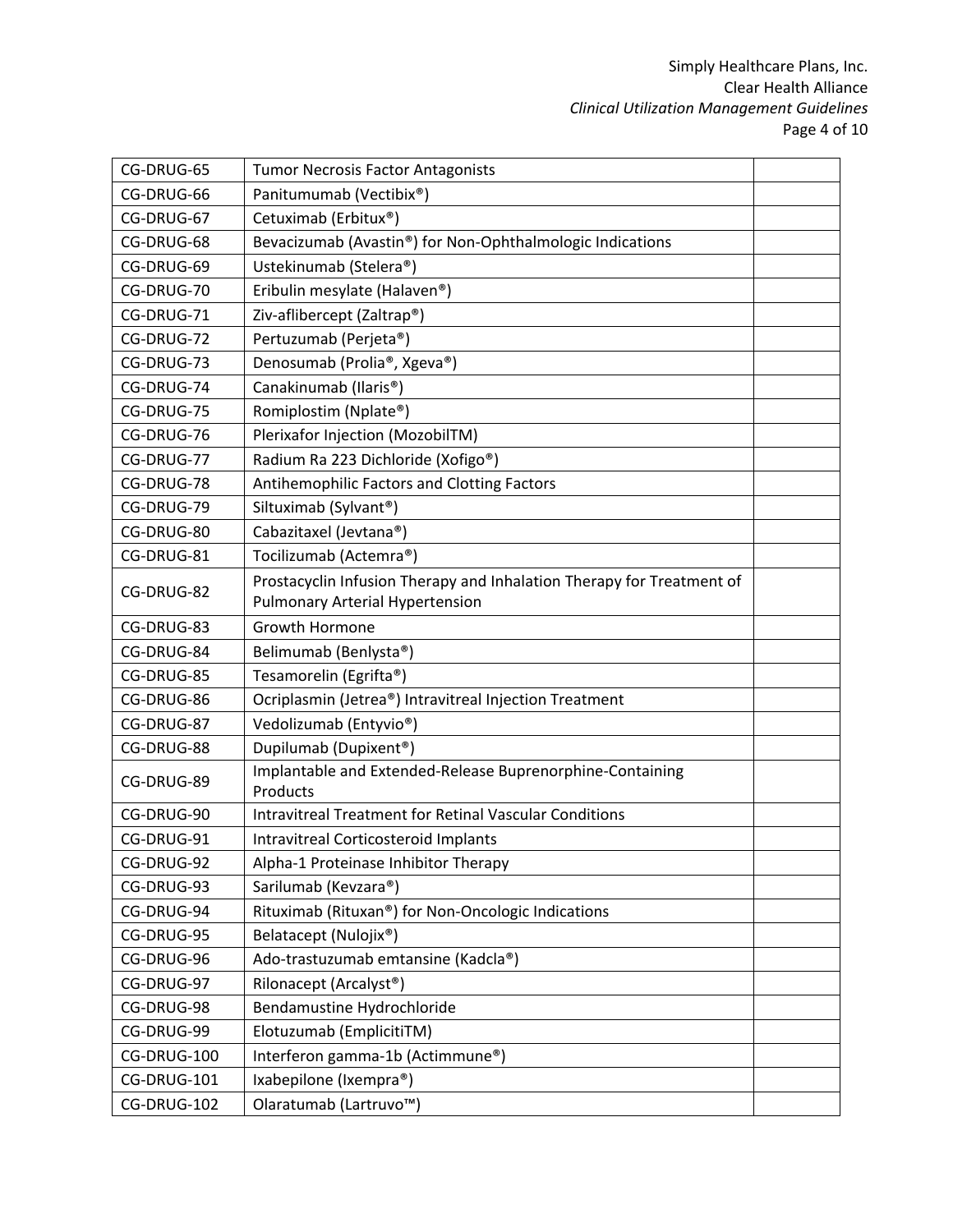| CG-DRUG-103 | <b>Botulinum Toxin</b>                                                                 |            |
|-------------|----------------------------------------------------------------------------------------|------------|
| CG-DRUG-104 | Omalizumab (Xolair®)                                                                   |            |
| CG-DRUG-105 | Abatacept (Orencia®)                                                                   |            |
| CG-DRUG-106 | Brentuximab Vedotin (Adcetris <sup>®</sup> )                                           |            |
| CG-DRUG-107 | Pharmacotherapy for Hereditary Angioedema                                              |            |
| CG-DRUG-108 | Enteral Carbidopa and Levodopa Intestinal Gel Suspension                               |            |
| CG-DRUG-109 | Asfotase Alfa (Strensiq™)                                                              |            |
| CG-DRUG-110 | Naltrexone Implantable Pellets                                                         |            |
| CG-DRUG-111 | Sebelipase alfa (KANUMA™)                                                              |            |
| CG-DRUG-112 | Abaloparatide (Tymlos™) Injection                                                      |            |
| CG-DRUG-113 | Inotuzumab ozogamicin (Besponsa®)                                                      |            |
| CG-GENE-01  | Janus Kinase 2 (JAK2) V617F and JAK2 exon 12 Gene Mutation Assays                      |            |
| CG-GENE-02  | Analysis of KRAS Status                                                                |            |
| CG-GENE-03  | <b>BRAF Mutation Analysis</b>                                                          |            |
| CG-GENE-04  | Molecular Marker Evaluation of Thyroid Nodules                                         |            |
| CG-GENE-05  | <b>Genetic Testing for DMD Mutations (Duchenne or Becker Muscular</b><br>Dystrophy)    | <b>NEW</b> |
| CG-GENE-06  | <b>Preimplantation Genetic Diagnosis Testing</b>                                       |            |
| CG-GENE-07  | <b>BCR-ABL Mutation Analysis</b>                                                       |            |
| CG-GENE-08  | Genetic Testing for PTEN Hamartoma Tumor Syndrome                                      |            |
| CG-GENE-09  | Genetic Testing for CHARGE Syndrome                                                    |            |
| CG-LAB-03   | Tropism Testing for HIV Management                                                     |            |
| CG-LAB-09   | Drug Testing or Screening in the Context of Substance Use Disorder<br>and Chronic Pain |            |
| CG-LAB-10   | Zika Virus Testing                                                                     |            |
| CG-LAB-11   | Screening for Vitamin D Deficiency in Average Risk Individuals                         |            |
| CG-LAB-12   | Testing for Oral and Esophageal Cancer                                                 |            |
| CG-LAB-13   | Skin Nerve Fiber Density Testing                                                       |            |
| CG-LAB-14   | Respiratory Viral Panel Testing in the Outpatient Setting                              |            |
| CG-MED-02   | <b>Esophageal pH Monitoring</b>                                                        |            |
| CG-MED-05   | Ketogenic Diet for Treatment of Intractable Seizures                                   |            |
| CG-MED-08   | <b>Home Enteral Nutrition</b>                                                          |            |
| CG-MED-19   | <b>Custodial Care</b>                                                                  |            |
| CG-MED-21   | Anesthesia Services and Moderate ("Conscious") Sedation                                |            |
| CG-MED-23   | <b>Home Health</b>                                                                     |            |
| CG-MED-24   | Electromyography and Nerve Conduction Studies                                          |            |
| CG-MED-26   | <b>Neonatal Levels of Care</b>                                                         |            |
| CG-MED-28   | Iontophoresis for Medical Indications                                                  |            |
| CG-MED-32   | Ancillary Services for Pregnancy Complications                                         |            |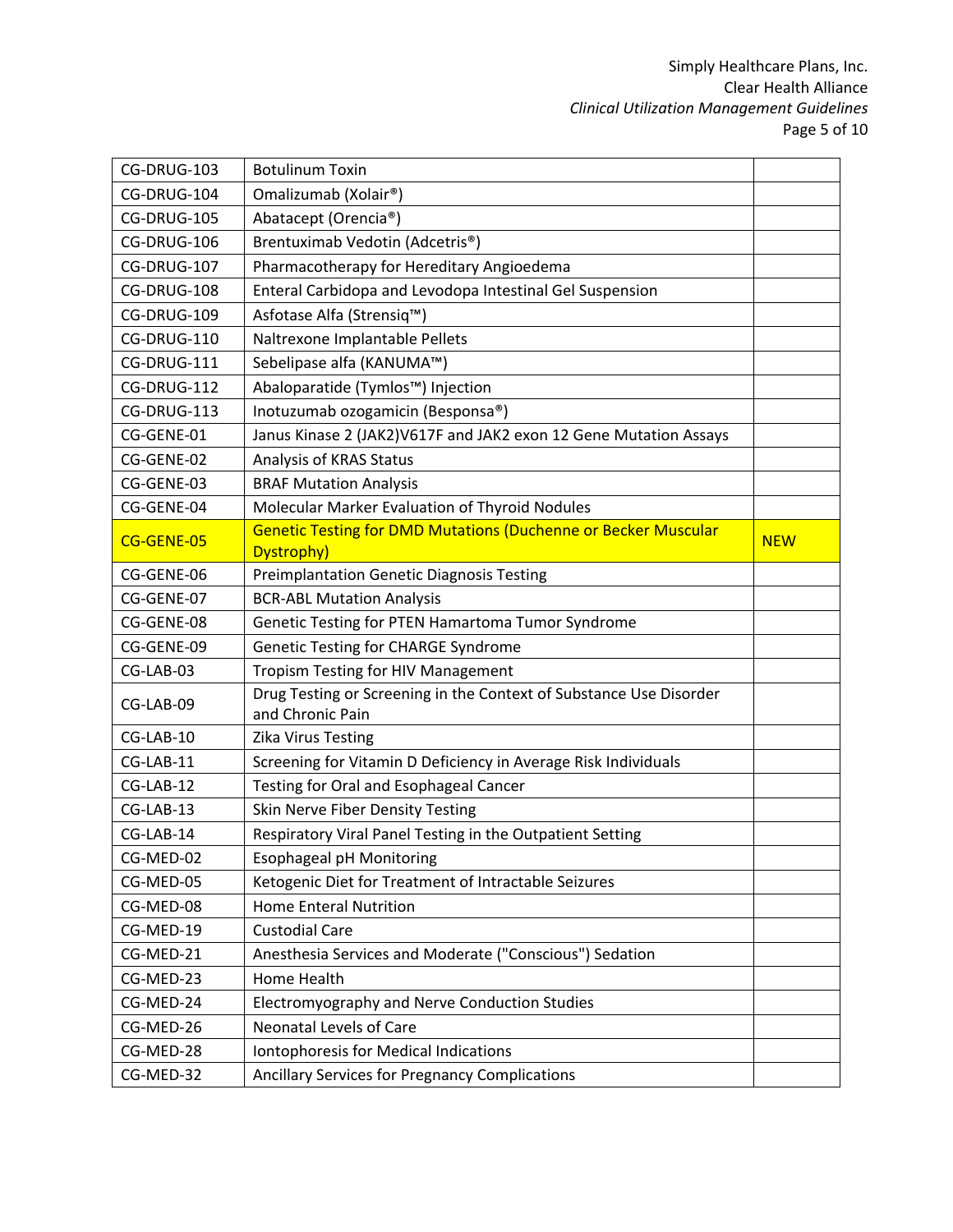|           | Monitored Anesthesia Care for Gastrointestinal Endoscopic               |  |
|-----------|-------------------------------------------------------------------------|--|
| CG-MED-34 | Procedures                                                              |  |
| CG-MED-35 | <b>Retinal Telescreening Systems</b>                                    |  |
| CG-MED-37 | <b>Intensive Programs for Pediatric Feeding Disorders</b>               |  |
|           | Inpatient admission for Radiation Therapy for Cervical or Thyroid       |  |
| CG-MED-38 | Cancer                                                                  |  |
| CG-MED-39 | Central (Hip or Spine) Bone Density Measurement and Screening for       |  |
|           | Vertebral Fractures Using Dual Energy X-Ray Absorptiometry              |  |
| CG-MED-40 | External Ambulatory Event Monitors to Detect Cardiac Arrhythmias        |  |
| CG-MED-41 | Moderate to Deep Anesthesia Services for Dental Surgery in the          |  |
|           | <b>Facility Setting</b>                                                 |  |
| CG-MED-42 | Maternity Ultrasound in the Outpatient Setting                          |  |
| CG-MED-44 | <b>Holter Monitors</b>                                                  |  |
| CG-MED-45 | Transrectal Ultrasonography                                             |  |
| CG-MED-46 | Electroencephalography and Video Electroencephalographic                |  |
|           | Monitoring                                                              |  |
| CG-MED-47 | <b>Fundus Photography</b>                                               |  |
| CG-MED-48 | <b>Scrotal Ultrasound</b>                                               |  |
| CG-MED-49 | Auditory Brainstem Responses and Evoked Otoacoustic Emissions for       |  |
|           | <b>Hearing Disorders</b>                                                |  |
| CG-MED-50 | Visual, Somatosensory and Motor Evoked Potentials                       |  |
| CG-MED-51 | Three-Dimensional Rendering of Imaging Studies                          |  |
| CG-MED-52 | Allergy Immunotherapy (Subcutaneous)                                    |  |
| CG-MED-53 | Cervical Cancer Screening Using Cytology and Human Papillomavirus       |  |
|           | Testing                                                                 |  |
| CG-MED-54 | Strapping                                                               |  |
| CG-MED-55 | Level of Care: Advanced Radiologic Imaging                              |  |
| CG-MED-56 | Non-Obstetrical Transvaginal Ultrasonography                            |  |
| CG-MED-57 | Cardiac Stress Testing with Electrocardiogram                           |  |
| CG-MED-59 | <b>Upper Gastrointestinal Endoscopy</b>                                 |  |
| CG-MED-61 | Preoperative Testing for Low Risk Invasive Procedures and Surgeries     |  |
| CG-MED-62 | Resting Electrocardiogram Screening in Adults                           |  |
| CG-MED-63 | <b>Treatment of Hyperhidrosis</b>                                       |  |
|           | Transcatheter Ablation of Arrhythmogenic Foci in the Pulmonary Veins    |  |
| CG-MED-64 | as a Treatment of Atrial Fibrillation or Atrial Flutter (Radiofrequency |  |
|           | and Cryoablation)                                                       |  |
| CG-MED-66 | Cryopreservation of Oocytes or Ovarian Tissue                           |  |
| CG-MED-67 | <b>Melanoma Vaccines</b>                                                |  |
| CG-MED-68 | <b>Therapeutic Apheresis</b>                                            |  |
| CG-MED-69 | <b>Inhaled Nitric Oxide</b>                                             |  |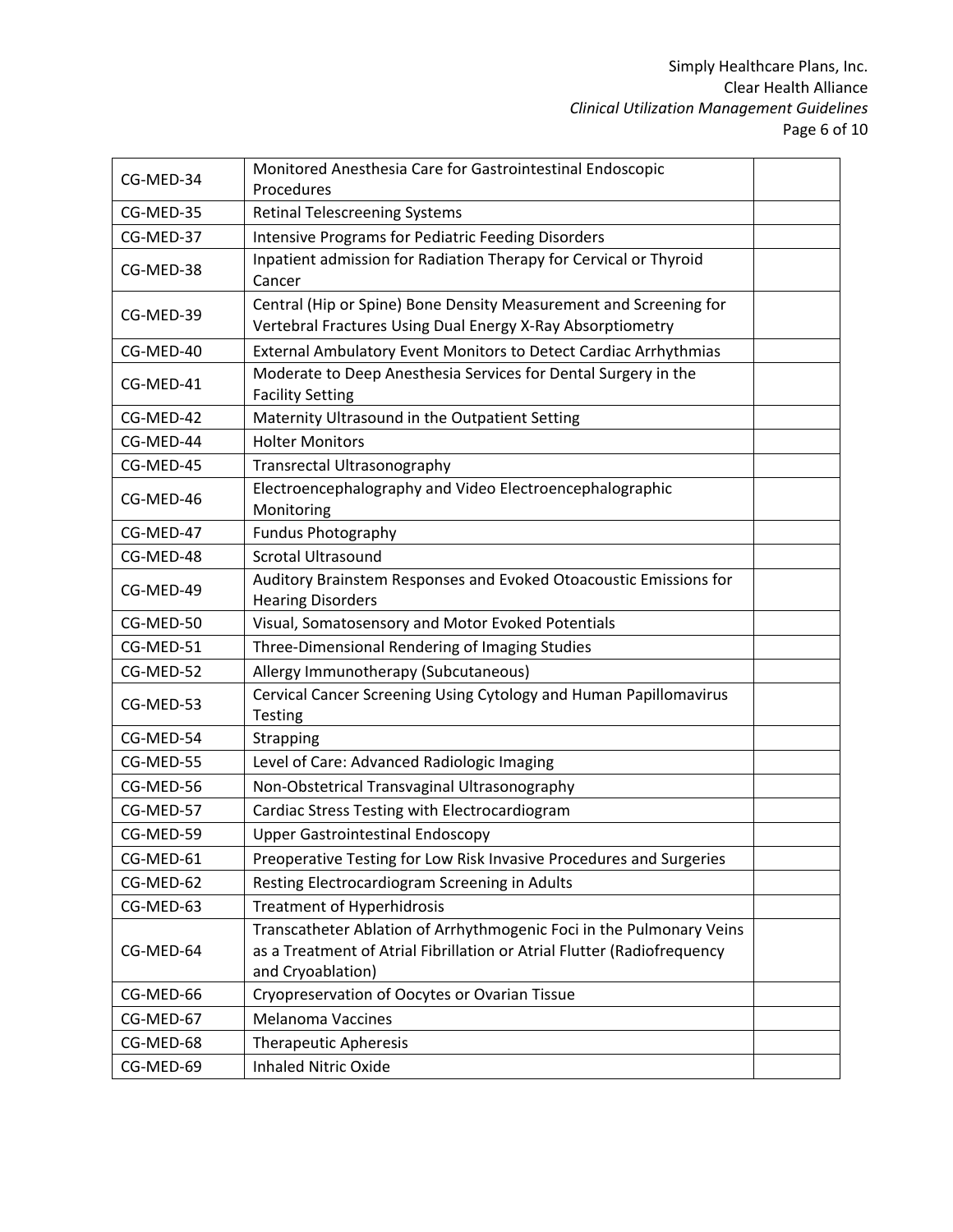| CG-MED-70   | Wireless Capsule Endoscopy for Gastrointestinal Imagine and the                                               |  |
|-------------|---------------------------------------------------------------------------------------------------------------|--|
| CG-MED-71   | Patency Capsule<br>Wound Care in the Home Setting                                                             |  |
| CG-MED-72   | <b>Hyperthermia for Cancer Therapy</b>                                                                        |  |
|             |                                                                                                               |  |
| CG-MED-73   | Hyperbaric Oxygen Therapy (Systemic/Topical)                                                                  |  |
| CG-MED-74   | Implantable Ambulatory Event Monitors and Mobile Cardiac<br>Telemetry                                         |  |
| CG-MED-75   | Medical and Other Non-Behavioral Health Related Treatments for<br>Autism Spectrum Disorders and Rett Syndrome |  |
| CG-MED-76   | Magnetic Source Imaging and Magnetoencephalography                                                            |  |
| CG-MED-77   | <b>SPECT/CT Fusion Imaging</b>                                                                                |  |
| CG-MED-78   | Anesthesia Services for Interventional Pain Management Procedures                                             |  |
| CG-MED-79   | Diaphragmatic/Phrenic Nerve Stimulation and Diaphragm Pacing<br>Systems                                       |  |
| CG-MED-80   | Positron Emission Tomography (PET) and PET/CT Fusion                                                          |  |
| CG-MED-81   | High Intensity Focused Ultrasound (HIFU) for Oncologic Indications                                            |  |
| CG-MED-82   | Intravenous versus Oral Drug Administration in the Outpatient and<br><b>Home Setting</b>                      |  |
| CG-MED-83   | Level of Care: Specialty Pharmaceuticals                                                                      |  |
| CG-OR-PR-02 | Prefabricated and Prophylactic Knee Braces                                                                    |  |
| CG-OR-PR-03 | <b>Custom-made Knee Braces</b>                                                                                |  |
| CG-OR-PR-04 | Cranial Remodeling Bands and Helmets (Cranial Orthotics)                                                      |  |
| CG-OR-PR-05 | Myoelectric Upper Extremity Prosthesis Devices                                                                |  |
| CG-OR-PR-06 | Spinal Orthoses: Thoracic-Lumber-Sacral (TLSO), Lumbar-Sacral (LSO),<br>and Lumber                            |  |
| CG-REHAB-02 | <b>Outpatient Cardiac Rehabilitation</b>                                                                      |  |
| CG-REHAB-03 | <b>Pulmonary Rehabilitation</b>                                                                               |  |
| CG-REHAB-04 | Physical Therapy                                                                                              |  |
| CG-REHAB-05 | <b>Occupational Therapy</b>                                                                                   |  |
| CG-REHAB-06 | Speech-Language Pathology Services                                                                            |  |
| CG-REHAB-07 | Skilled Nursing and Skilled Rehabilitation Services (Outpatient)                                              |  |
| CG-REHAB-08 | Private Duty Nursing in the Home Setting                                                                      |  |
| CG-REHAB-10 | Level of Care: Outpatient Physical Therapy, Occupational Therapy and                                          |  |
| CG-REHAB-11 | <b>Cognitive Rehabilitation</b>                                                                               |  |
| CG-SURG-01  | Colonoscopy                                                                                                   |  |
| CG-SURG-03  | Blepharoplasty, Blepharoptosis Repair and Brow Lift                                                           |  |
| CG-SURG-05  | Maze Procedure                                                                                                |  |
| CG-SURG-07  | Vertical Expandable Prosthetic Titanium Rib                                                                   |  |
| CG-SURG-08  | Sacral Nerve Stimulation as a Treatment of Neurogenic Bladder<br>Secondary to Spinal Cord Injury              |  |
| CG-SURG-09  | Temporomandibular Disorders                                                                                   |  |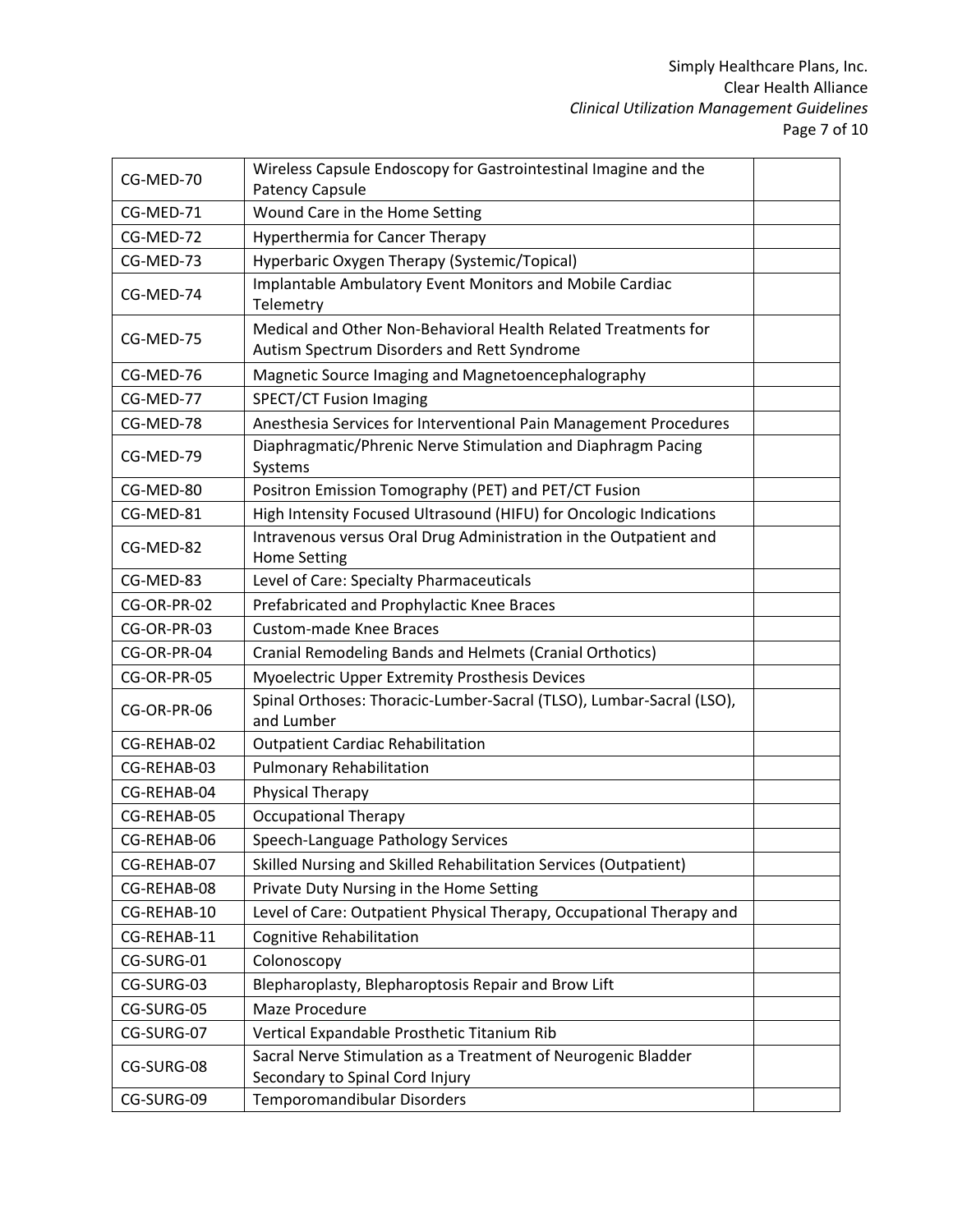| CG-SURG-10 | Ambulatory or Outpatient Surgery Center Procedures                                                                                                          |  |
|------------|-------------------------------------------------------------------------------------------------------------------------------------------------------------|--|
| CG-SURG-11 | Surgical Treatment for Dupuytren's Contracture                                                                                                              |  |
| CG-SURG-12 | Penile Prosthesis Implantation                                                                                                                              |  |
| CG-SURG-15 | <b>Endometrial Ablation</b>                                                                                                                                 |  |
| CG-SURG-17 | <b>Trigger Point Injections</b>                                                                                                                             |  |
| CG-SURG-18 | Septoplasty                                                                                                                                                 |  |
| CG-SURG-24 | <b>Functional Endoscopic Sinus Surgery</b>                                                                                                                  |  |
| CG-SURG-25 | Injection Treatment for Morton's Neuroma                                                                                                                    |  |
| CG-SURG-27 | Sex Reassignment Surgery                                                                                                                                    |  |
| CG-SURG-28 | Transcatheter Uterine Artery Embolization                                                                                                                   |  |
| CG-SURG-29 | Lumbar Discography                                                                                                                                          |  |
| CG-SURG-30 | Tonsillectomy with or without Adenoidectomy for Children                                                                                                    |  |
| CG-SURG-31 | <b>Treatment of Keloids and Scar Revision</b>                                                                                                               |  |
| CG-SURG-34 | Diagnostic Infertility Surgery                                                                                                                              |  |
| CG-SURG-35 | Intracytoplasmic Sperm Injection (ICSI)                                                                                                                     |  |
| CG-SURG-36 | Adenoidectomy                                                                                                                                               |  |
| CG-SURG-37 | Destruction of Pre-Malignant Skin Lesions                                                                                                                   |  |
| CG-SURG-40 | <b>Cataract Removal Surgery for Adults</b>                                                                                                                  |  |
| CG-SURG-41 | <b>Surgical Strabismus Correction</b>                                                                                                                       |  |
| CG-SURG-46 | Myringotomy and Tympanostomy Tube Insertion                                                                                                                 |  |
| CG-SURG-49 | Endovascular Techniques (Percutaneous or Open Exposure) for<br>Arterial Revascularization of the Lower Extremities                                          |  |
| CG-SURG-50 | <b>Assistant Surgeons</b>                                                                                                                                   |  |
| CG-SURG-51 | <b>Outpatient Cystourethroscopy</b>                                                                                                                         |  |
| CG-SURG-52 | Level of Care: Hospital-Based Ambulatory Surgical Procedures,<br>including Endoscopic Procedures                                                            |  |
| CG-SURG-55 | Intracardiac Electrophysiological Studies and Catheter Ablation                                                                                             |  |
| CG-SURG-56 | Diagnostic Fiberoptic Flexible Laryngoscopy                                                                                                                 |  |
| CG-SURG-57 | Diagnostic Nasal Endoscopy                                                                                                                                  |  |
| CG-SURG-58 | Radioactive Seed Localization of Nonpalpable Breast Lesions                                                                                                 |  |
| CG-SURG-59 | Vena Cava Filters                                                                                                                                           |  |
| CG-SURG-61 | Cryosurgical Ablation of Solid Tumors Outside the Liver                                                                                                     |  |
| CG-SURG-62 | Radiofrequency Ablation to Treat Tumors Outside the Liver                                                                                                   |  |
| CG-SURG-63 | Cardiac Resynchronization Therapy (CRT) with or without an<br>Implantable Cardioverter Defibrillator (CRT/ICD) for the Treatment of<br><b>Heart Failure</b> |  |
| CG-SURG-70 | <b>Gastric Electrical Stimulation</b>                                                                                                                       |  |
| CG-SURG-71 | <b>Reduction Mammaplasty</b>                                                                                                                                |  |
| CG-SURG-72 | <b>Endothelial Keratoplasty</b>                                                                                                                             |  |
| CG-SURG-73 | <b>Balloon Sinus Ostial Dilation</b>                                                                                                                        |  |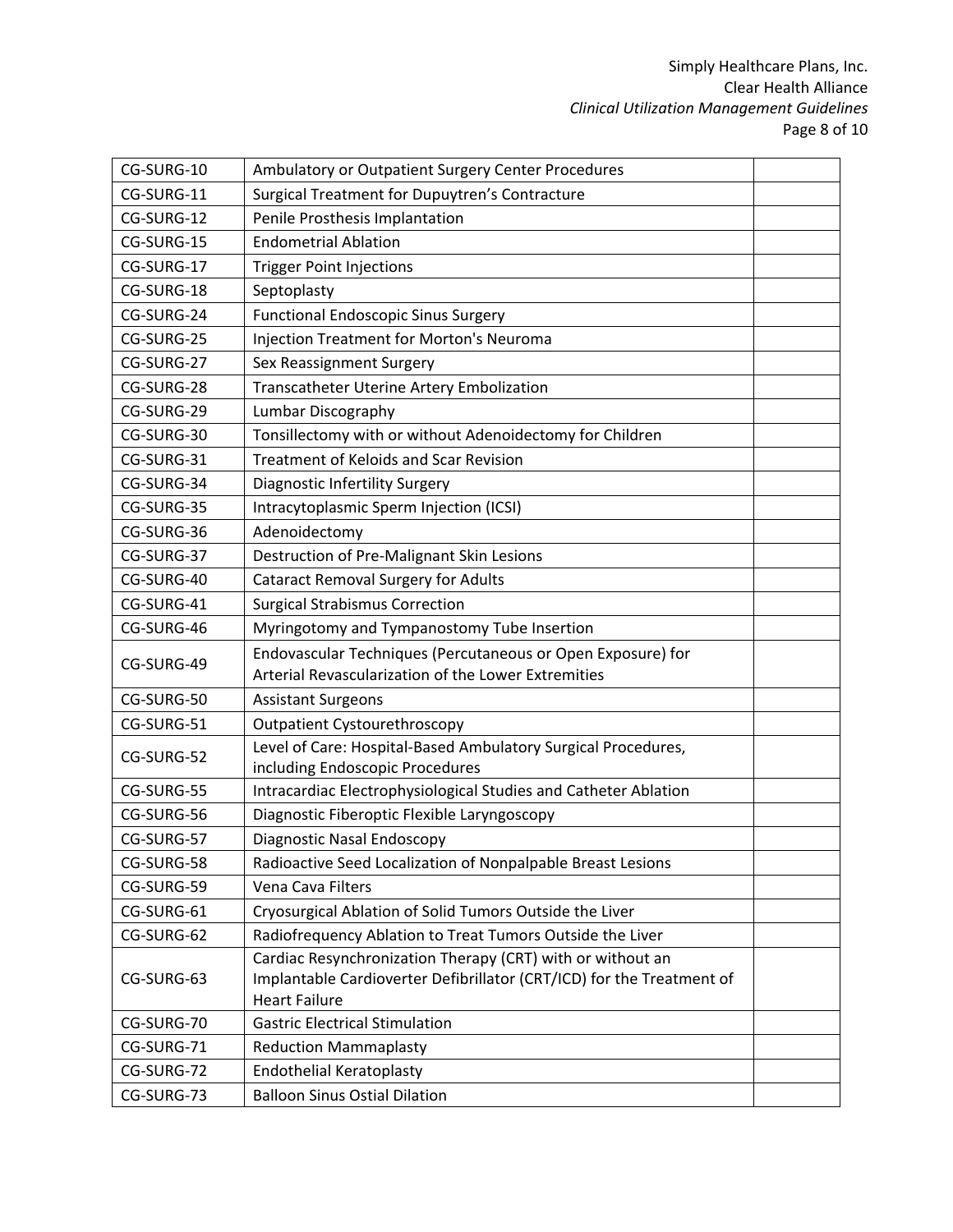| CG-SURG-74         | <b>Total Ankle Replacement</b>                                                                                                                      |            |
|--------------------|-----------------------------------------------------------------------------------------------------------------------------------------------------|------------|
| CG-SURG-75         | Transanal Endoscopic Microsurgical (TEM) Excision of Rectal Lesions                                                                                 |            |
| CG-SURG-76         | Carotid, Vertebral and Intracranial Artery Stent Placement with or<br>without Angioplasty                                                           |            |
| CG-SURG-77         | Refractive Surgery                                                                                                                                  |            |
| CG-SURG-78         | Locally Ablative Techniques for Treating Primary and Metastatic Liver<br>Malignancies                                                               |            |
| CG-SURG-79         | <b>Implantable Infusion Pumps</b>                                                                                                                   |            |
| CG-SURG-80         | Transcatheter Arterial Chemoembolization (TACE) and Transcatheter<br>Arterial Embolization (TAE) for Treating Primary or Metastatic Liver<br>Tumore |            |
| CG-SURG-81         | Cochlear Implants and Auditory Brainstem Implants                                                                                                   |            |
| CG-SURG-82         | Bone-Anchored and Bone Conduction Hearing Aids                                                                                                      |            |
| CG-SURG-83         | Bariatric Surgery and Other Treatments for Clinically Severe Obesity                                                                                |            |
| CG-SURG-84         | Mandibular/Maxillary (Orthognathic) Surgery                                                                                                         |            |
| CG-SURG-85         | <b>Hip Resurfacing</b>                                                                                                                              |            |
| CG-SURG-86         | Endovascular/Endoluminal Repair of Aortic Aneurysms, Aortoiliac<br>Disease, Aortic Dissection and Aortic Transection                                |            |
| CG-SURG-87         | Nasal Surgery for the Treatment of Obstructive Sleep Apnea and<br>Snoring                                                                           |            |
| CG-SURG-88         | Mastectomy for Gynecomastia                                                                                                                         |            |
| CG-SURG-89         | Radiofrequency Neurolysis and Pulsed Radiofrequency Therapy for<br><b>Trigeminal Neuralgia</b>                                                      |            |
| CG-SURG-90         | Mohs Micrographic Surgery                                                                                                                           |            |
| CG-SURG-91         | Minimally Invasive Ablative Procedures for Epilepsy                                                                                                 |            |
| CG-SURG-92         | Paraesophageal Hernia Repair                                                                                                                        | <b>NEW</b> |
| CG-SURG-93         | Angiographic Evaluation and Endovascular Intervention for Dialysis<br><b>Access Circuit Dysfunction</b>                                             | <b>NEW</b> |
| CG-SURG-94         | <b>Keratoprosthesis</b>                                                                                                                             | <b>NEW</b> |
| CG-SURG-95         | Sacral Nerve Stimulation and Percutaneous Tibial Nerve Stimulation<br>for Urinary and Fecal Incontinence; Urinary Retention                         | <b>NEW</b> |
| CG-SURG-96         | <b>Intraocular Telescope</b>                                                                                                                        | <b>NEW</b> |
| CG-SURG-97         | <b>Cardioverter Defibrillators</b>                                                                                                                  |            |
| CG-SURG-98         | Prostate Multiparametric Magnetic Resonance Imaging                                                                                                 |            |
| CG-SURG-99         | Panniculectomy and Abdominoplasty                                                                                                                   |            |
| CG-THER-RAD-       | Radioimmunotherapy and Somatostatin Receptor Targeted                                                                                               |            |
| 03                 | Radiotherapy                                                                                                                                        |            |
| CG-THER-RAD-       | Selective Internal Radiation Therapy of Primary or Metastatic Liver                                                                                 |            |
| 04                 | <b>Tumors</b>                                                                                                                                       |            |
| CG-THER-RAD-<br>07 | Intravascular Brachytherapy (Coronary and Non-Coronary)                                                                                             |            |
| CG-TRANS-02        | Kidney Transplantation                                                                                                                              |            |